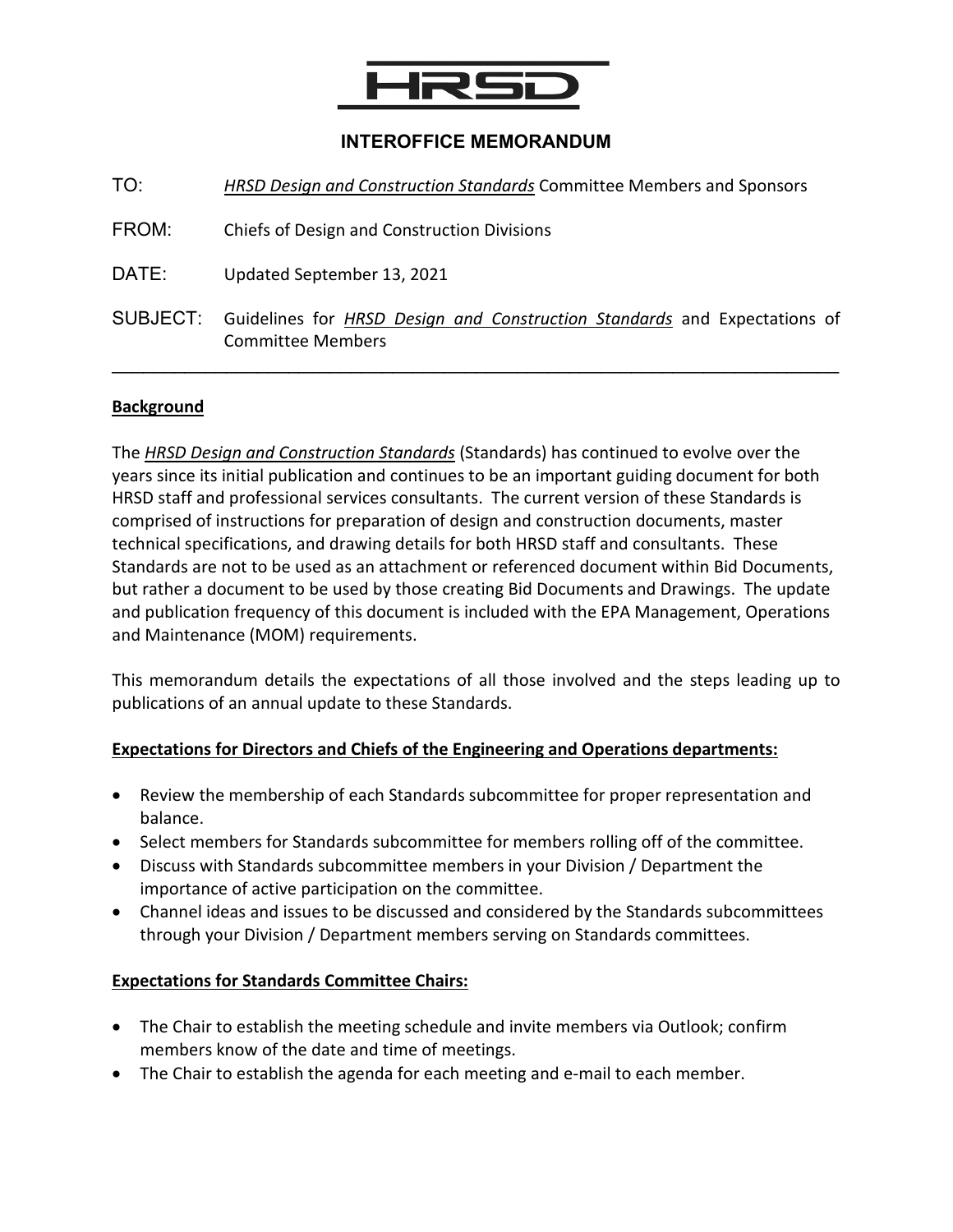- The Chair to lead discussions on the content within their assigned Section of the Standards and coordinate with other committess as needed for related drawing details and master technical specifications within the Standards manual.
- The Chair to lead discussions on any new products, equipment or materials to be considered for incorporation into the assigned Standards section.
- The Chair to lead discussions on any new or additional drawing details and/or master technical specifications that should be incorporated into the Standards manual to supplement the assigned Standards section and coordinate with other committees as necessary who oversee standard details or technical specifications.
- The Chair to summarize the outcome of each meeting and e-mail to each committee member.
- The Chair to prepare the final annual draft for the Chiefs' of Design and Construction Divisions review.
- The Chair to reconcile comments received from all reviewers if requested.

## **Expectations for Standards Committee Members:**

- Members to solicit ideas from their Division and/or Department to bring before the committee for consideration.
- Members regularly attend and are engaged in the issues discussed at the meeting.
- Members to engage in discussions on the content within their assigned Section of the Standards and any related drawing details and master technical specifications contained within the Standards.
- Members to engage in discussions on any new products, equipment or materials to be considered for incorporation into the assigned Standards section.
- Members to engage in discussions on any new or additional drawing details and/or master technical specifications that should be incorporated into the Standards to supplement the assigned Standards section.
- Members should report back to their Division and/or Department the recent developments and discussions ongoing in the meetings.

# **The recurring schedule for upcoming publications of Standards shall be as follows:**

- **Early October**  The Standards subcommittee Chairs to notify the Chiefs of Design and Construction Divisions that the draft versions of the Standards sections are ready for review. These will be Word documents that are posted on SharePoint with Track Changes mode turned on.
- **Late October** The Chiefs of Design and Construction Divisions to complete reviews.
- **Early November**  The Chiefs of Design and Construction Divisions to notify the Engineering Director to send out the links to the Standards draft documents and a review schedule for Operations Chiefs and Director of Operations.
- **Late November** all Operations chiefs, Director of Operations, and Director of Engineering review final draft and post edits and comments in the SharePoint documents.